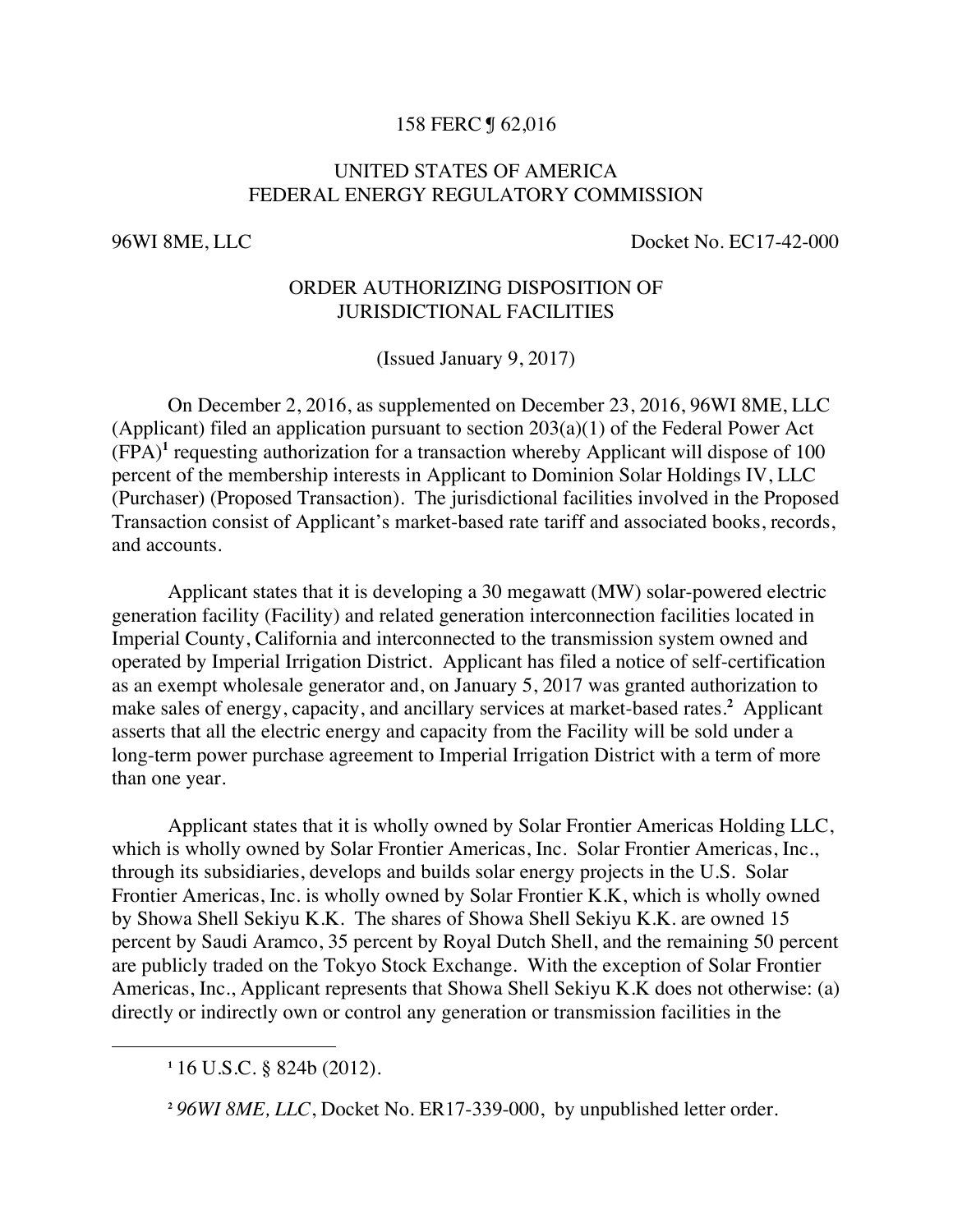$\overline{a}$ 

United States; (b) engage in wholesale sales of electric energy, or any other Commission jurisdictional transactions in the United States; (c) hold electric transmission rights and natural gas transportation rights in the United States; or (d) directly or indirectly own or control a franchised utility.

Applicant states that Purchaser is 99 percent owned by Dominion Solar Projects C, Inc. and 1 percent by Dominion Solar Projects D, Inc., both of which are direct, wholly owned subsidiaries of Dominion Energy, Inc. (Dominion Energy). Dominion Energy directly or indirectly owns various subsidiaries that own and operate electric generating facilities in the United States. Dominion Energy is a direct, wholly owned subsidiary of Dominion Resources, Inc. (Dominion Resources), whose subsidiaries include Dominion Energy Marketing, Inc., a power marketer. Dominion Resources is the parent company of Dominion Virginia Power, a regulated, vertically integrated public utility engaged in the generation, distribution, and sale of electric energy. Applicant states that Dominion Virginia Power owns generating units in Virginia, North Carolina, and West Virginia with an aggregate generating capacity of approximately 24,400 MW, as well as approximately 57,000 miles of electric distribution lines. Dominion Virginia Power also owns approximately 6,400 miles of transmission facilities that are under the operational control of PJM Interconnection, L.L.C. pursuant to the PJM Open Access Transmission Tariff. According to Applicant, Dominion Virginia Power sells electric energy at retail in Virginia and North Carolina, but also sells electric energy at wholesale to rural electric cooperatives, municipalities, and wholesale electricity markets at market-based rates.<sup>3</sup>

Applicant adds that Dominion Resources owns or holds interests in two gas utility local distribution companies, four interstate gas pipeline companies, and Dominion Retail, Inc., a retail marketing entity that sells natural gas. Dominion Resources also owns Questar Corporation (Questar), an integrated natural gas company with subsidiaries that provide natural gas services and storage in the western United States.

Applicant states that, pursuant to a purchase and sale agreement, Solar Frontier Americas Holdings, LLC will sell to Purchaser 100 percent of the membership interests in Applicant.

Applicant states that the Proposed Transaction will not have an adverse effect on horizontal or vertical competition. With respect to horizontal competition, Applicant states that Purchaser is affiliated with one 20 MW solar generation facility in the Imperial Irrigation District balancing authority area, the relevant geographic market for the Proposed Transaction. Applicant states that the acquisition of the 30 MW Facility will

**<sup>3</sup>** *Virginia Electric and Power Co.*, Docket No. ER98-3771-000 (Letter Order issued Aug. 13, 1998); 80 FERC ¶ 61,275 (1997); 86 FERC ¶ 61,027 (1999) (order accepting settlement agreement and terminating Docket No. ER97-3561-0000); and 91 FERC ¶ 61,209 (2000).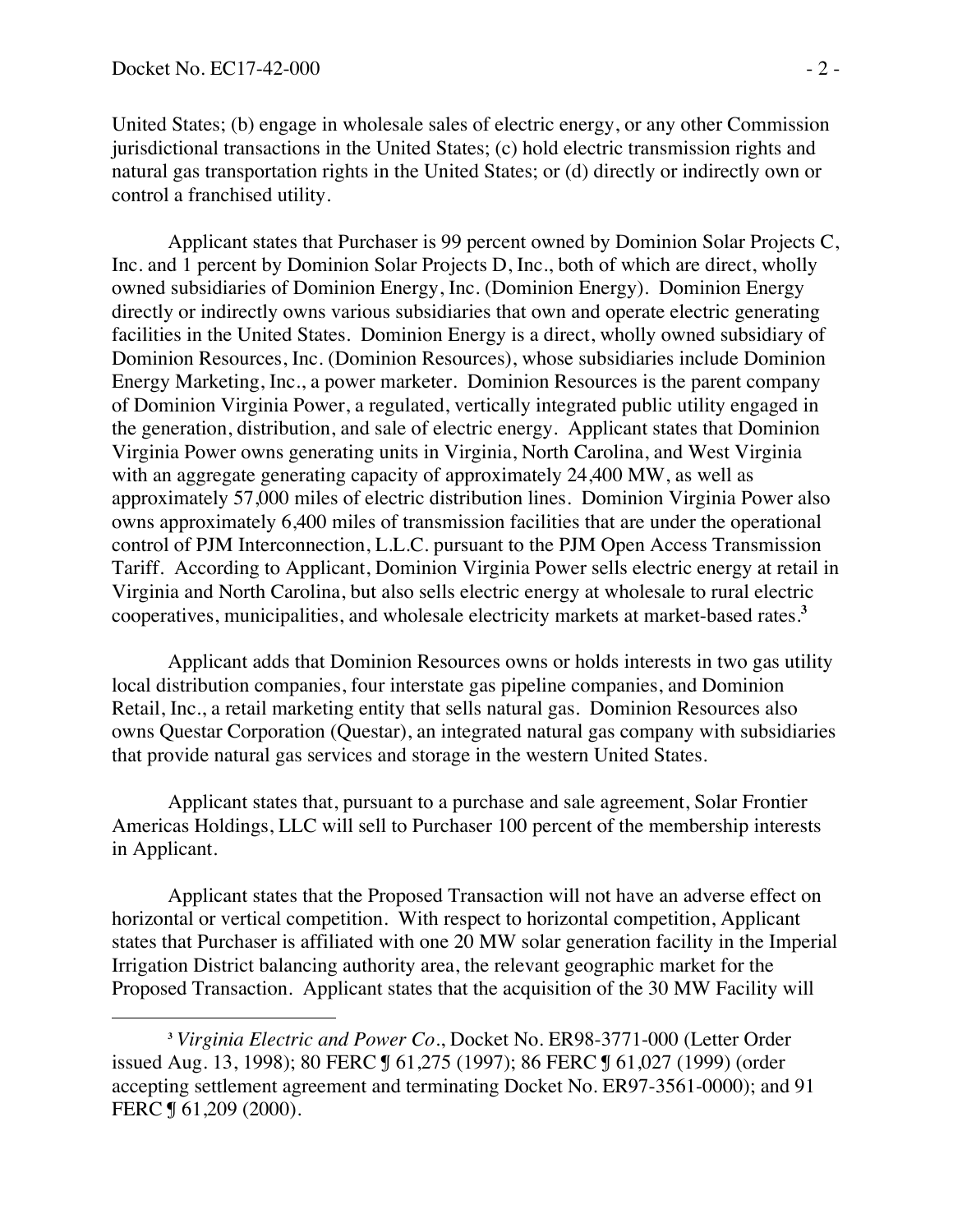$\overline{a}$ 

have a *de minimis* impact on the concentration of generation in the Imperial Irrigation District balancing authority area. Additionally, Applicant notes that the energy and capacity of both facilities is fully committed under long-term power purchase agreements to Imperial Irrigation District. With regard to vertical competition, Applicant states that neither Applicant nor the Purchaser are affiliated with transmission in the Imperial Irrigation District balancing authority area, other than interconnection facilities necessary to interconnect generation to the transmission grid. Furthermore, Applicant asserts that neither Applicant nor Purchaser or its affiliates own inputs to electricity products in the relevant geographic market,<sup>4</sup> and all of Purchaser's affiliated local distribution is located in other geographic markets.

Applicant states that the Proposed Transaction will not have an adverse effect on the rates for electric energy sold by Applicant or those of any other entity. Applicant states that all of its sales of electric energy will be made pursuant to market-based rate authorization. In addition, Applicant asserts that the Proposed Transaction will have no effect on the transmission rates of Dominion Virginia Power's transmission customers, and there is no mechanism for the pass-through of costs from the Proposed Transaction to those customers.

Applicant states that the Proposed Transaction will have no adverse effect on regulation. Applicant asserts that the Proposed Transaction will not deprive the Commission or any other federal or state agency of jurisdiction it had prior to consummation of the Proposed Transaction, and the Commission will be able to exercise the same regulatory authority over the sale of electricity at wholesale that it did prior to the Proposed Transaction. Additionally, Applicant states that no facilities will be removed from the Commission's jurisdiction.

According to Applicant, the Proposed Transaction falls within one of the "safe harbors" established by the Commission for which detailed explanation and evidentiary support to demonstrate a lack of cross-subsidization is not required. Specifically, Applicant states that the Proposed Transaction falls within the "safe harbor" for transactions that do not involve a franchised public utility with captive customers.

Applicant verifies that, based on facts and circumstances known to it or that are reasonably foreseeable, the Proposed Transaction will not result in, at the time of the Proposed Transaction or in the future, any cross-subsidization of a non-utility associate company or pledge or encumbrance of utility assets for the benefit of an associate company, including: (1) any transfers of facilities between a traditional public utility associate company that has captive customers or that owns or provides transmission service over jurisdictional transmission facilities, and an associate company; (2) any new

**<sup>4</sup>** Applicant asserts that Questar does not own or operate any facilities with a delivery point in the Imperial Irrigation District balancing authority area.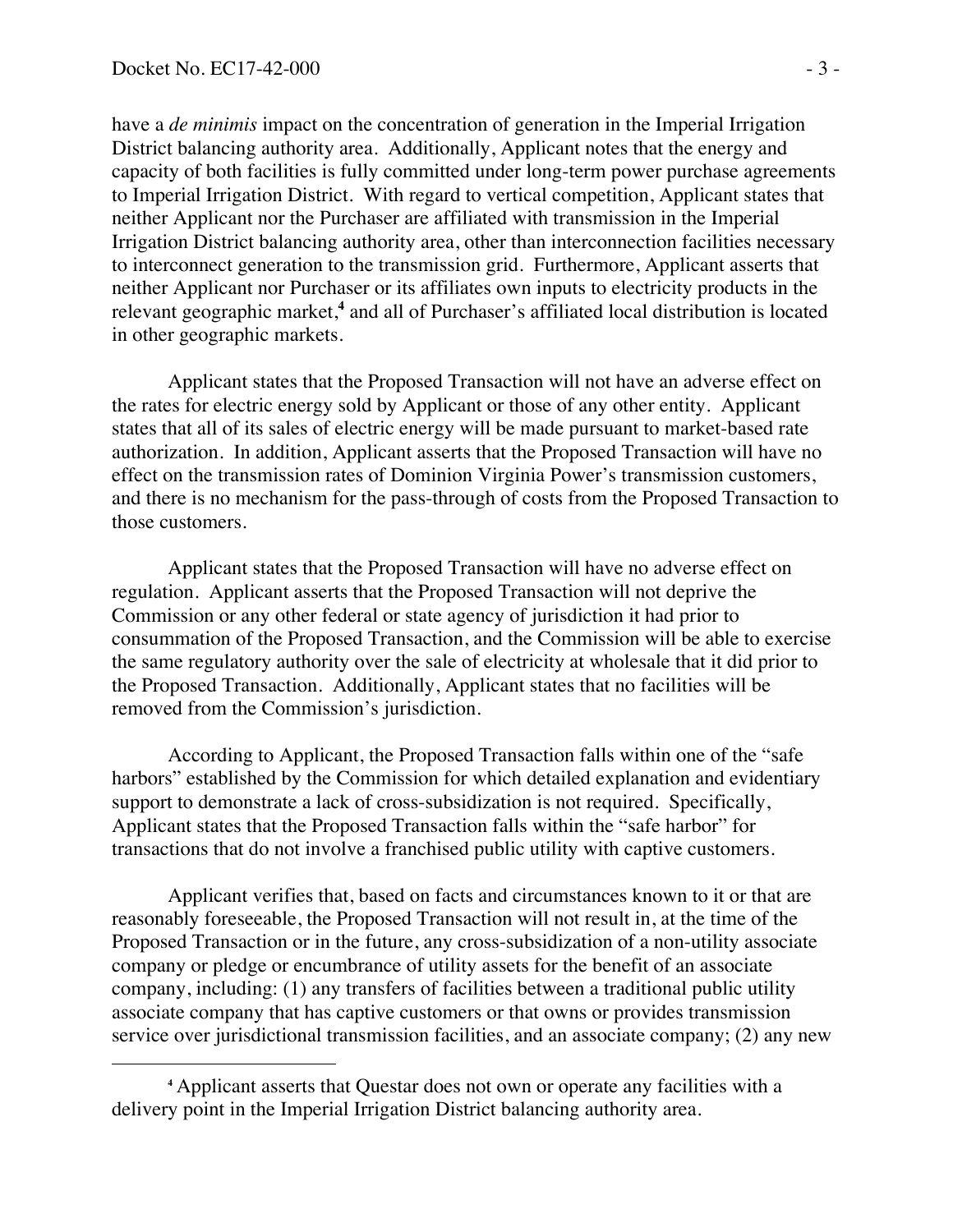issuances of securities by a traditional public utility associate company that has captive customers or that owns or provides transmission service over jurisdictional transmission facilities, for the benefit of an associate company; (3) any new pledge or encumbrance of assets of a traditional public utility associate company that has captive customers or that owns or provides transmission service over jurisdictional transmission facilities, for the benefit of an associate company; or (4) any new affiliate contracts between a non-utility associate company and a traditional public utility associate company that has captive customers or that owns or provides transmission service over jurisdictional transmission facilities, other than non-power goods and service agreements subject to review under sections 205 and 206 of the FPA.

The application was noticed on December 2, 2016 with comments, protests, or interventions due on or before December 23. On December 21, 2016, Imperial Irrigation District filed a timely motion to intervene. The supplement was noticed on December 27, 2016 with comments, protests, or interventions due on or before December 30, 2016. Notices of intervention and unopposed timely filed motions to intervene are granted pursuant to the operation of Rule 214 of the Commission's Rules of Practice and Procedure (18 C.F.R. § 385.214) (2016).

Information and/or systems connected to the bulk system involved in these transactions may be subject to reliability and cybersecurity standards approved by the Commission pursuant to FPA section 215. Compliance with these standards is mandatory and enforceable regardless of the physical location of the affiliates or investors, information database, and operating systems. If affiliates, personnel or investors are not authorized for access to such information and/or systems connected to the bulk power system, a public utility is obligated to take the appropriate measures to deny access to this information and/or the equipment/software connected to the bulk power system. The mechanisms that deny access to information, procedures, software, equipment, etc., must comply with all applicable reliability and cybersecurity standards. The Commission, North America Electric Reliability Corporation or the relevant regional entity may audit compliance with reliability and cybersecurity standards.

When a controlling interest in a public utility is acquired by another company, whether a domestic company or a foreign company, the Commission's ability to adequately protect public utility customers against inappropriate cross-subsidization may be impaired absent access to the parent company's books and records. Section 301(c) of the FPA gives the Commission authority to examine the books and records of any person who controls, directly or indirectly, a jurisdictional public utility insofar as the books and records relate to transactions with or the business of such public utility. The approval of the Proposed Transaction is based on such examination ability.

Order No. 652 requires that sellers with market-based rate authority timely report to the Commission any change in status that would reflect a departure from the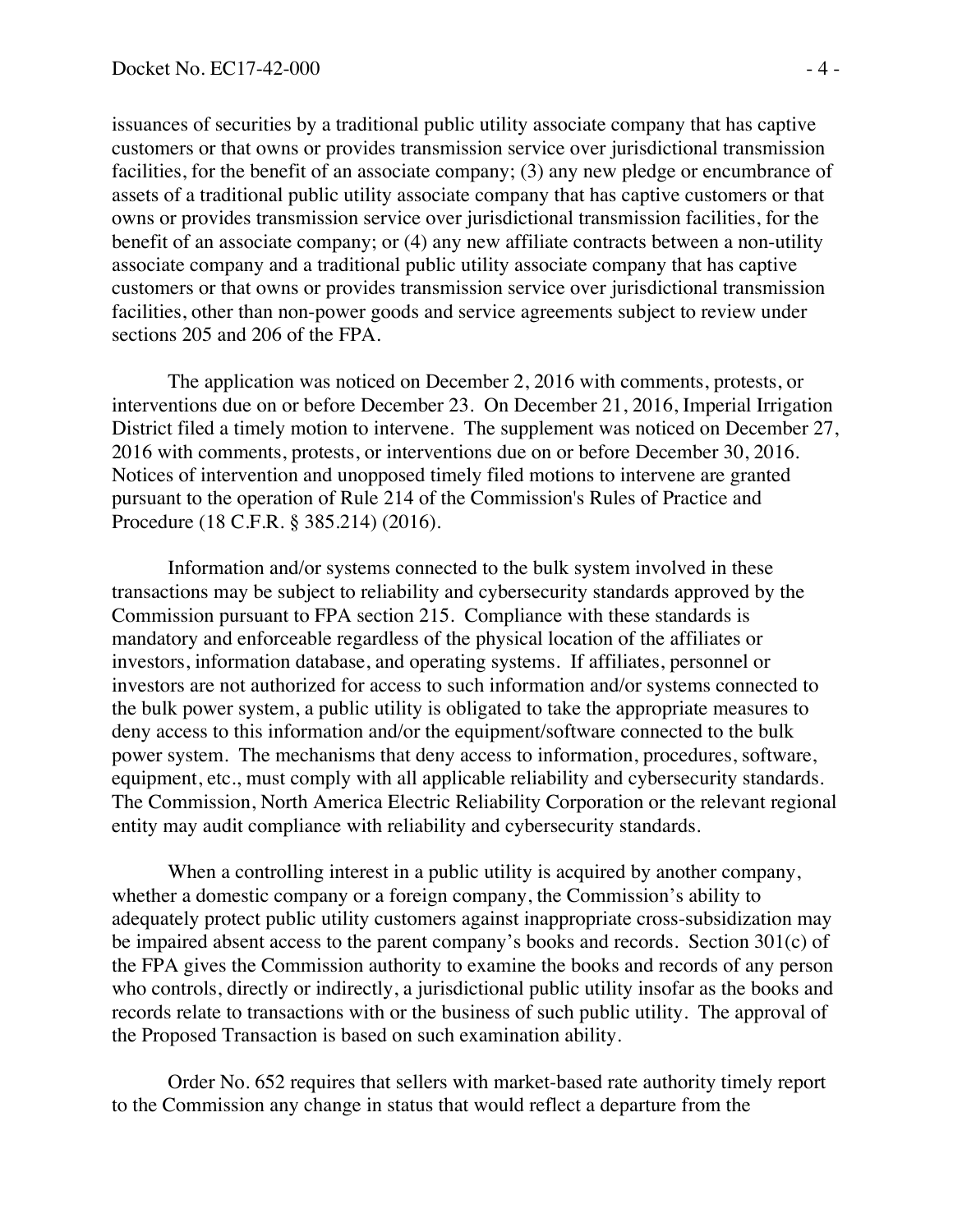characteristics the Commission relied upon in granting market-based rate authority.**<sup>5</sup>** To the extent that a transaction authorized under FPA section 203 results in a change in status, sellers that have market-based rates are advised that they must comply with the requirements of Order No. 652.

After consideration, it is concluded that the Proposed Transaction is consistent with the public interest and is authorized, subject to the following conditions:

- (1) The Proposed Transaction is authorized upon the terms and conditions and for the purposes set forth in the application;
- (2) Applicant must inform the Commission of any material change in circumstances that departs from the facts or representations that the Commission relied upon in authorizing the Proposed Transaction within 30 days from the date of the material change in circumstances;
- (3) The foregoing authorization is without prejudice to the authority of the Commission or any other regulatory body with respect to rates, service, accounts, valuation, estimates or determinations of costs, or any other matter whatsoever now pending or which may come before the Commission;
- (4) Nothing in this order shall be construed to imply acquiescence in any estimate or determination of cost or any valuation of property claimed or asserted;
- (5) If the Proposed Transaction results in changes in the status or upstream ownership of Applicant's affiliated qualifying facilities, an appropriate filing for recertification pursuant to 18 C.F.R. § 292.207 (2016) shall be made;
- (6) The Commission retains authority under sections 203(b) and 309 of the FPA to issue supplemental orders as appropriate;
- (7) Applicants shall make any appropriate filings under section 205 of the FPA, as necessary, to implement the Proposed Transaction; and

 $\overline{a}$ **<sup>5</sup>** *Reporting Requirement for Changes in Status for Public Utilities with Market-Based Rate Authority*, Order No. 652, FERC Stats. & Regs. ¶ 31,175, *order on reh'g*, 111 FERC ¶ 61,413 (2005).